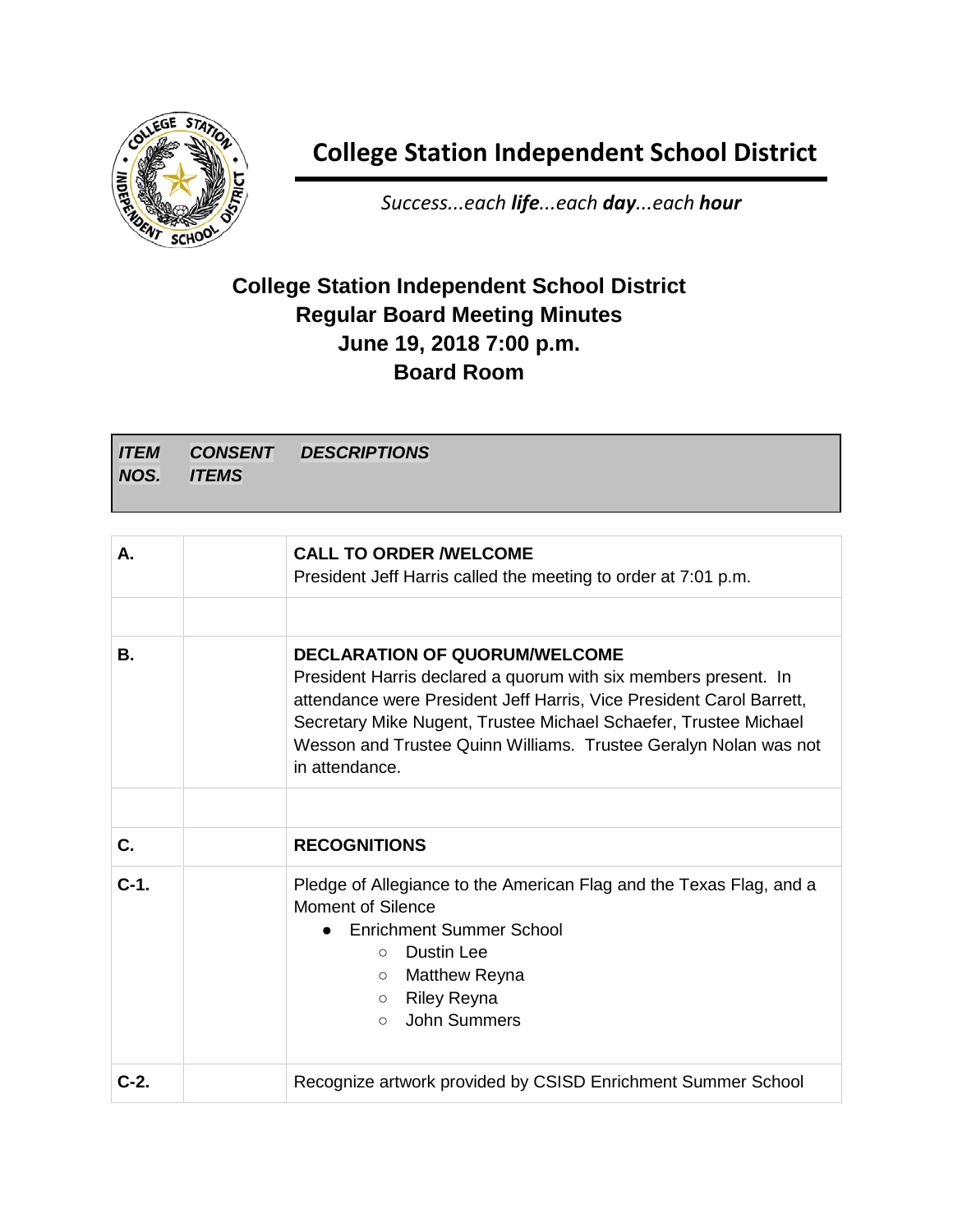| D.     | <b>CONSENT AGENDA</b><br>Items on the Consent Agenda were as follows: Item E-2 Board<br>Meeting Schedule for 2018-19; Item G Minutes; Item H-2 Region VI<br>Shared Services agreement; Item H-3 Birth to Five Head Start Health<br>and Safety Grant; Item H-4 Birth to Five Head Start COLA funds;<br>Item I-2 Employee Salaries and Health Insurance benefits; Item I-3<br>Annual Compensation Plan; Item J-3 Quarterly Investment Report;<br>Item J-4 Roof Top AC for AMCHS; Item J-5 Chapter 41 Agreement;<br>Item J-6 Meeting date for Public Hearing on budget and tax rate;<br>Item J-7 Purchasing Cooperative of America membership; Item J-8<br>cash receipt software purchase; Item J-9 Monthly Head Start<br>financials; Item J-10 Monthly budget amendments; Item J-11<br><b>Financial reports</b><br><b>MOTION 4751:</b> I move approval of the Consent Agenda as<br>presented. The motion was made by Trustee Michael Wesson and<br>seconded by Secretary Mike Nugent. The motion carried with six<br>ayes and zero nos. |
|--------|---------------------------------------------------------------------------------------------------------------------------------------------------------------------------------------------------------------------------------------------------------------------------------------------------------------------------------------------------------------------------------------------------------------------------------------------------------------------------------------------------------------------------------------------------------------------------------------------------------------------------------------------------------------------------------------------------------------------------------------------------------------------------------------------------------------------------------------------------------------------------------------------------------------------------------------------------------------------------------------------------------------------------------------|
| Е.     | <b>BOARD</b>                                                                                                                                                                                                                                                                                                                                                                                                                                                                                                                                                                                                                                                                                                                                                                                                                                                                                                                                                                                                                          |
| $E-1.$ | Board Directions and Reports/Announcements/Superintendent<br><b>Reports and Announcements</b><br><b>Board</b><br><b>CSISD Education Foundation</b><br><b>District Educational Improvement Council</b><br>Audit<br><b>Head Start Policy Council</b><br>Intergovernmental Relations Liaison<br>Personnel Advisory Council Liaison<br><b>School Health Education Council</b><br><b>Upcoming Events</b><br>Other – President Harris commented on the graduation<br>ceremonies in CSISD and the wonderful job by the campuses<br>and the students for making these events such great<br>celebrations for kids.                                                                                                                                                                                                                                                                                                                                                                                                                             |
|        | <b>Superintendent</b><br>Upcoming events                                                                                                                                                                                                                                                                                                                                                                                                                                                                                                                                                                                                                                                                                                                                                                                                                                                                                                                                                                                              |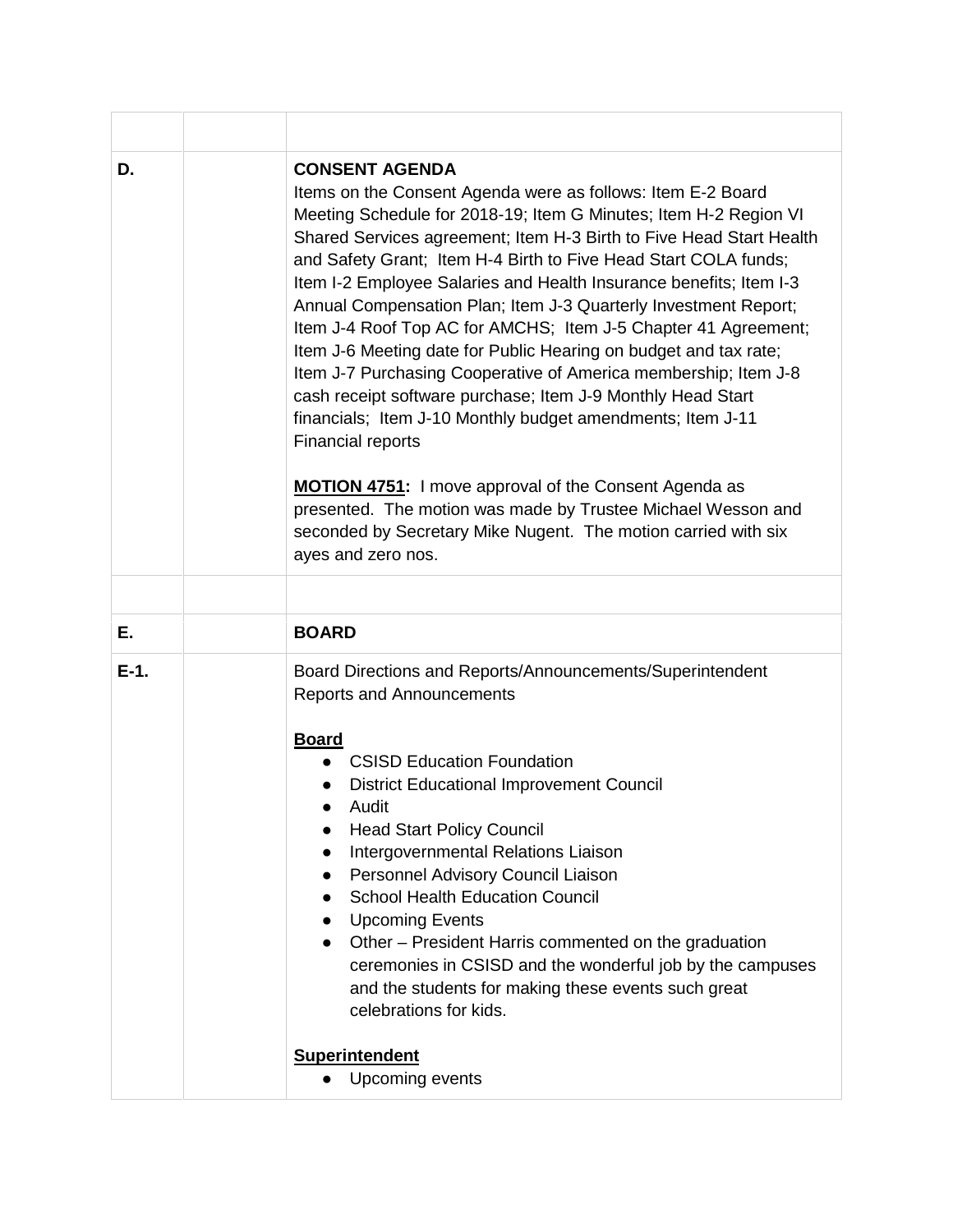|         |           | There is not a lot going on in June, but lots of kids are still<br>here in Enrichment Summer School, Extended School Year,<br>Bilingual Summer School, sports camps, High School<br>Summer School and Middle School Summer School.<br>Additionally, we have an Election in November for School<br>Board Trustee Place 1 & Place 2. The first day to file is<br>Monday, July 23 <sup>rd</sup> . Monday, August 20 <sup>th</sup> at 5:00 p.m. is the<br>deadline. Information is available from Cari Horn at the<br>Administration building.<br><b>City and County Partnership</b><br>The City of College Station and Brazos County are both great<br>partners for CSISD. Recently Brazos County passed and an<br>ILA and the City of CS also approved an ILA for the upgrade<br>of Rock Prairie Road for the accommodation of River Bend<br>Elementary opening. We really appreciate their working<br>together to configure the roadway to facilitate the increased<br>traffic.<br>This is Greg McIntyre's last board meeting. Greg has 32<br>years in education with 29 here in CSISD. Greg has been a<br>valuable resource to the students and administrators on this<br>district and he will be greatly missed. |
|---------|-----------|-------------------------------------------------------------------------------------------------------------------------------------------------------------------------------------------------------------------------------------------------------------------------------------------------------------------------------------------------------------------------------------------------------------------------------------------------------------------------------------------------------------------------------------------------------------------------------------------------------------------------------------------------------------------------------------------------------------------------------------------------------------------------------------------------------------------------------------------------------------------------------------------------------------------------------------------------------------------------------------------------------------------------------------------------------------------------------------------------------------------------------------------------------------------------------------------------------------------|
| $E-2$ . | $\sqrt{}$ | Consideration, discussion and possible action related to school board<br>meeting schedule for the 2018-19 school year<br><b>Glenewinkel Memo</b>                                                                                                                                                                                                                                                                                                                                                                                                                                                                                                                                                                                                                                                                                                                                                                                                                                                                                                                                                                                                                                                                  |
|         |           |                                                                                                                                                                                                                                                                                                                                                                                                                                                                                                                                                                                                                                                                                                                                                                                                                                                                                                                                                                                                                                                                                                                                                                                                                   |
| F.      |           | HEARING OF CITIZENS (Non-Agenda/Agenda Items)                                                                                                                                                                                                                                                                                                                                                                                                                                                                                                                                                                                                                                                                                                                                                                                                                                                                                                                                                                                                                                                                                                                                                                     |
|         |           | There were no citizens wishing to address the Board at this time.                                                                                                                                                                                                                                                                                                                                                                                                                                                                                                                                                                                                                                                                                                                                                                                                                                                                                                                                                                                                                                                                                                                                                 |
|         |           |                                                                                                                                                                                                                                                                                                                                                                                                                                                                                                                                                                                                                                                                                                                                                                                                                                                                                                                                                                                                                                                                                                                                                                                                                   |
| G.      | $\sqrt{}$ | <b>MINUTES</b><br>May 4, 2018 Special Workshop Minutes<br>May 15, 2018 Board Workshop Minutes<br>May 15, 2018 Board Meeting Minutes                                                                                                                                                                                                                                                                                                                                                                                                                                                                                                                                                                                                                                                                                                                                                                                                                                                                                                                                                                                                                                                                               |
|         |           | <b>CURRICULUM AND INSTRUCTION</b>                                                                                                                                                                                                                                                                                                                                                                                                                                                                                                                                                                                                                                                                                                                                                                                                                                                                                                                                                                                                                                                                                                                                                                                 |
| Η.      |           |                                                                                                                                                                                                                                                                                                                                                                                                                                                                                                                                                                                                                                                                                                                                                                                                                                                                                                                                                                                                                                                                                                                                                                                                                   |
| $H-1.$  |           | Receive report related to CSISD's Vision for Instruction and Learner                                                                                                                                                                                                                                                                                                                                                                                                                                                                                                                                                                                                                                                                                                                                                                                                                                                                                                                                                                                                                                                                                                                                              |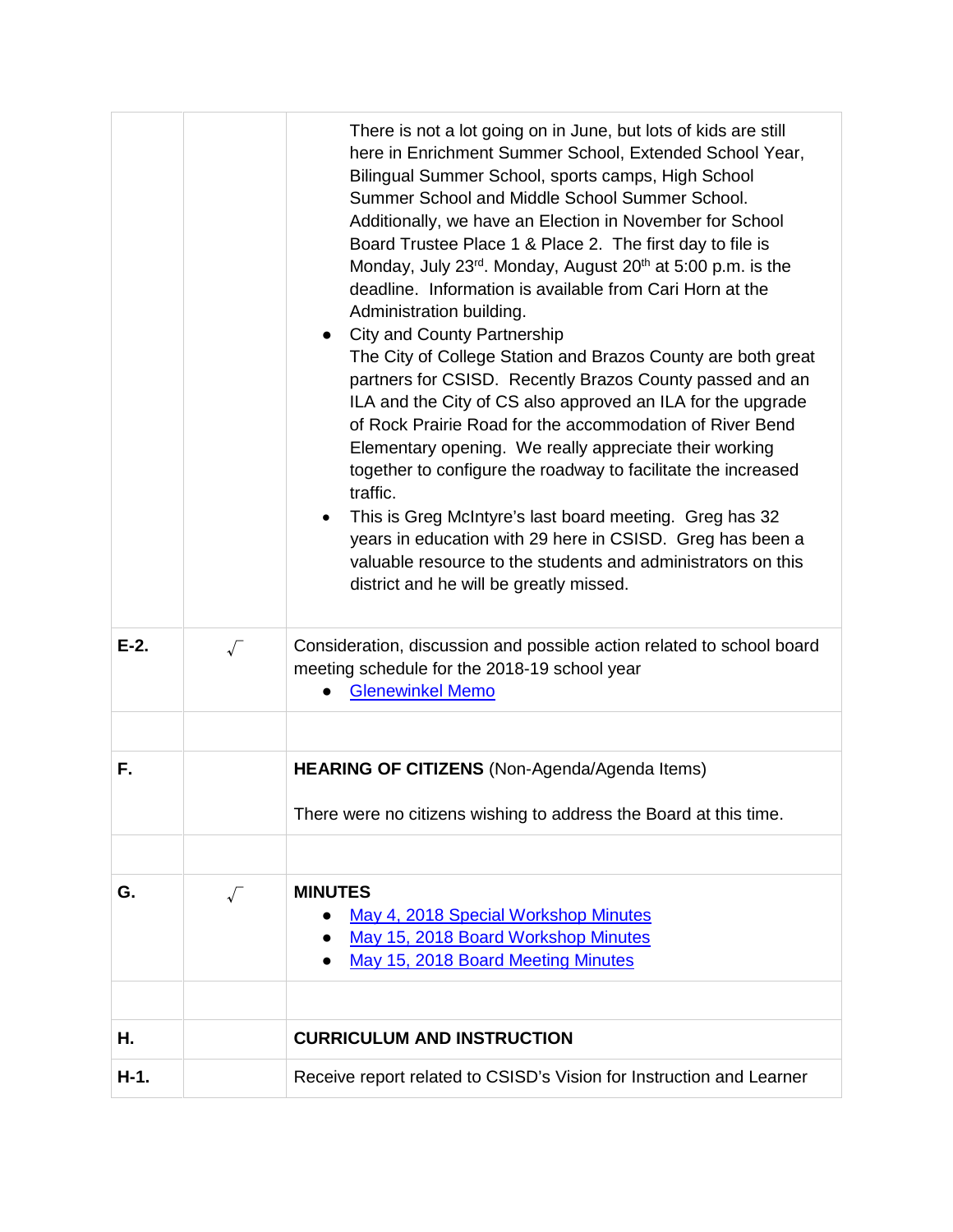|        |                      | Profile development<br><b>Tramel Memo</b><br><b>Learner Profile</b><br>Penny Tramel, Chief Academic Officer, reviewed the CSISD Vision<br>for Instruction and Learner Profile development process.                                                                                                                         |
|--------|----------------------|----------------------------------------------------------------------------------------------------------------------------------------------------------------------------------------------------------------------------------------------------------------------------------------------------------------------------|
| $H-2.$ | $\sqrt{}$            | Consideration, discussion and possible action related to a shared<br>services agreement with Region VI Education Service Center<br><b>Tramel Memo</b><br><b>Shared Services Agreement</b>                                                                                                                                  |
| $H-3.$ | $\sqrt{}$            | Consideration, discussion and possible action related to Board<br>Approval for Birth to Five Head Start Health and Safety Grant<br><b>Tramel Memo</b><br><b>Funding Request</b>                                                                                                                                            |
| $H-4.$ | $\sqrt{\phantom{a}}$ | Consideration, discussion and possible action related to Board<br>Approval for Birth to Five Head Start Cost of Living Adjustment<br>(COLA) funds<br><b>Tramel Memo</b><br><b>COLA Explanation</b>                                                                                                                         |
|        |                      |                                                                                                                                                                                                                                                                                                                            |
| I.     |                      | <b>PERSONNEL</b>                                                                                                                                                                                                                                                                                                           |
| $I-1.$ |                      | Consider approval of new administrator contracts as recommended<br>by the Superintendent of Schools.<br><b>McIntyre Memo</b><br>Chief Administrative Officer, Molley Perry<br>O<br>College View High School Principal, Justin Grimes<br>$\circ$<br>Spring Creek Elementary School Assistant Principal,<br>O<br>Mindy Chapa |
|        |                      | Superintendent Ealy presented the new administrator contracts<br>and recommended that the Board approve said contracts.                                                                                                                                                                                                    |
|        |                      | <b>MOTION 4752:</b> I move approval of the new administrator<br>contracts as recommended. The motion was made by Secretary<br>Mike Nugent and seconded by Trustee Michael Schaefer. The<br>motion carried with six ayes and zero nos.                                                                                      |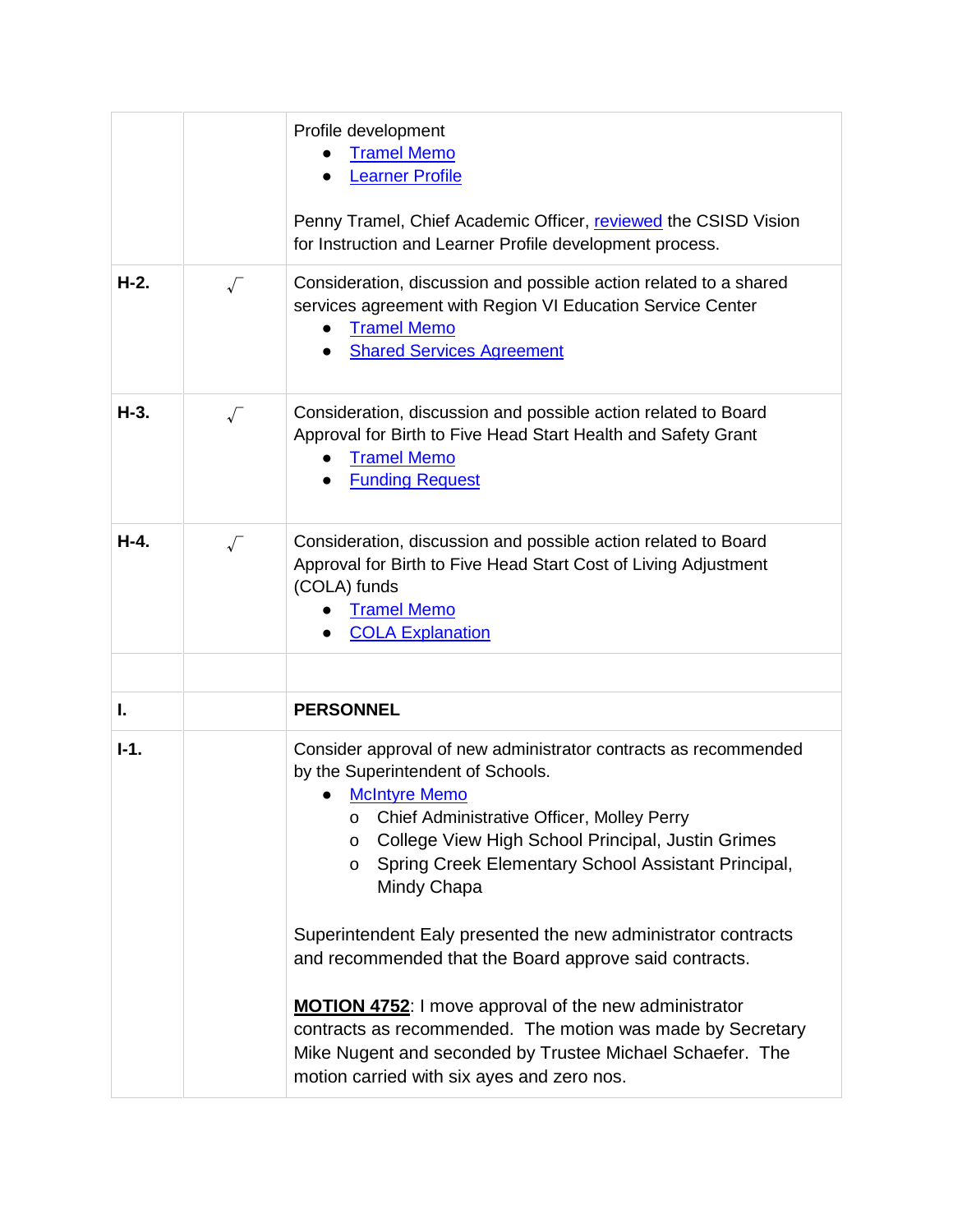| $I-2.$ | $\sqrt{}$ | Consideration, discussion and possible action related to employee<br>salaries and health insurance benefits for the 2018-19 school year.<br><b>Martindale Memo</b>                                                                                                                                                                                                                                                                                                                                                                                                                                                                                                                                                                                                                                                                                                                                                                     |
|--------|-----------|----------------------------------------------------------------------------------------------------------------------------------------------------------------------------------------------------------------------------------------------------------------------------------------------------------------------------------------------------------------------------------------------------------------------------------------------------------------------------------------------------------------------------------------------------------------------------------------------------------------------------------------------------------------------------------------------------------------------------------------------------------------------------------------------------------------------------------------------------------------------------------------------------------------------------------------|
| $I-3.$ |           | Consider approval of the Annual Compensation Plan for the 2018-19<br>school year.<br><b>Martindale Memo</b><br>2018-19 Annual Compensation Plan                                                                                                                                                                                                                                                                                                                                                                                                                                                                                                                                                                                                                                                                                                                                                                                        |
|        |           |                                                                                                                                                                                                                                                                                                                                                                                                                                                                                                                                                                                                                                                                                                                                                                                                                                                                                                                                        |
| J.     |           | <b>BUSINESS</b>                                                                                                                                                                                                                                                                                                                                                                                                                                                                                                                                                                                                                                                                                                                                                                                                                                                                                                                        |
| $J-1.$ |           | Consider approval of purchase of laptop computers for Oakwood<br>Intermediate School from Avinext in the amount of \$125,820.00 per<br>the National Cooperative Purchasing Alliance (NCPA) Contract #01-<br>65 using Title I Federal Funds.<br><b>Martindale Memo</b><br><b>Pantel/Hutchison Memo</b><br>Mike Martindale, Deputy Superintendent/CFO, reviewed the<br>recommendation of the purchase of laptop computers for Oakwood<br>Intermediate School from Avinext in the amount of \$125,820.00 per<br>the National Cooperative Purchasing Alliance (NCPA) Contract #01-<br>65 using Title I Federal Funds.<br>President Jeff Harris abstained from discussion and voting on this<br>item.<br><b>MOTION 4753:</b> I move we approve the agenda item as presented.<br>The motion was made by Trustee Michael Wesson and seconded by<br>Trustee Quinn Williams. The motion carried with five ayes, zero nos<br>and one abstention. |
| $J-2.$ |           | Consider approval of purchase of desktop computers for District-<br>Wide refresh from Avinext in the amount of \$267,462.00 per the<br>Department of Information Resources (DIR) Contract #DIR-TSO-<br>2538 using 2015 Bond Funds.<br><b>Martindale Memo</b><br><b>Pantel/Hutchison Memo</b>                                                                                                                                                                                                                                                                                                                                                                                                                                                                                                                                                                                                                                           |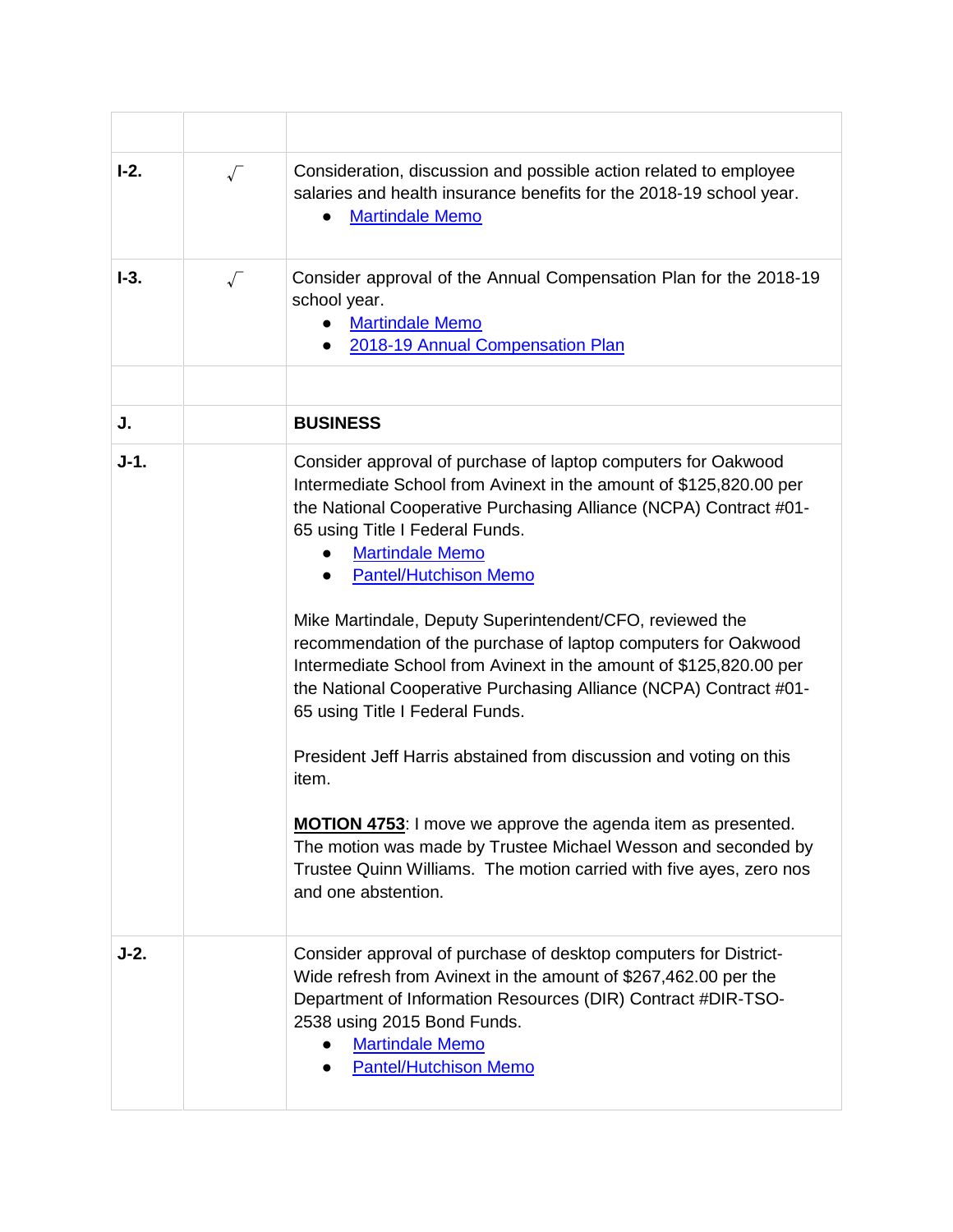|        |           | Mike Martindale, Deputy Superintendent/CFO, reviewed the<br>recommendation of the purchase of desktop computers for District-<br>Wide refresh from Avinext in the amount of \$267,462.00 per the<br>Department of Information Resources (DIR) Contract #DIR-TSO-<br>2538 using 2015 Bond Funds.<br>President Jeff Harris abstained from discussion and voting on this<br>item.<br>MOTION 4754: I move approval as presented. The motion was<br>made by Trustee Michael Wesson and seconded by Secretary Mike<br>Nugent. The motion carried with five ayes, zero nos and one<br>abstention. |
|--------|-----------|--------------------------------------------------------------------------------------------------------------------------------------------------------------------------------------------------------------------------------------------------------------------------------------------------------------------------------------------------------------------------------------------------------------------------------------------------------------------------------------------------------------------------------------------------------------------------------------------|
| $J-3.$ | $\sqrt{}$ | Receive investment report for the quarter ending May 31, 2018.<br><b>Martindale Memo</b><br><b>Investment Report</b>                                                                                                                                                                                                                                                                                                                                                                                                                                                                       |
| $J-4.$ | $\sqrt{}$ | Consider approval of purchase of Roof Top Air Handling Unit for<br>A&M Consolidated High School from Texas Air Systems in the<br>amount of \$71,420.00 per The Interlocal Purchasing System (TIPS)<br>Purchasing Cooperative Contract #1032615 using 2013 Bond Funds,<br>Deferred Maintenance.<br><b>Martindale Memo</b><br><b>Pantel/Hall Memo</b>                                                                                                                                                                                                                                        |
| J-5.   | $\sqrt{}$ | Consider approval of Chapter 41 agreement for the purchase of<br>attendance credits from the state for the 2018-2019 school year and<br>delegate contractual authority to obligate the school district under<br>Texas Education Code (TEC) §11.1511(c)(4) to the superintendent,<br>solely for the purpose of obligating the district under TEC, Chapter<br>41, Subchapters A and D, and the rules adopted by the<br>commissioner of education as authorized under TEC, 41.006.<br><b>Martindale Memo</b><br><b>Agreement</b>                                                              |
| J-6.   | $\sqrt{}$ | Consider approval of meeting date for public hearing on Budget and<br>Tax Rate adoption for the 2018-2019 school year.<br><b>Martindale Memo</b>                                                                                                                                                                                                                                                                                                                                                                                                                                           |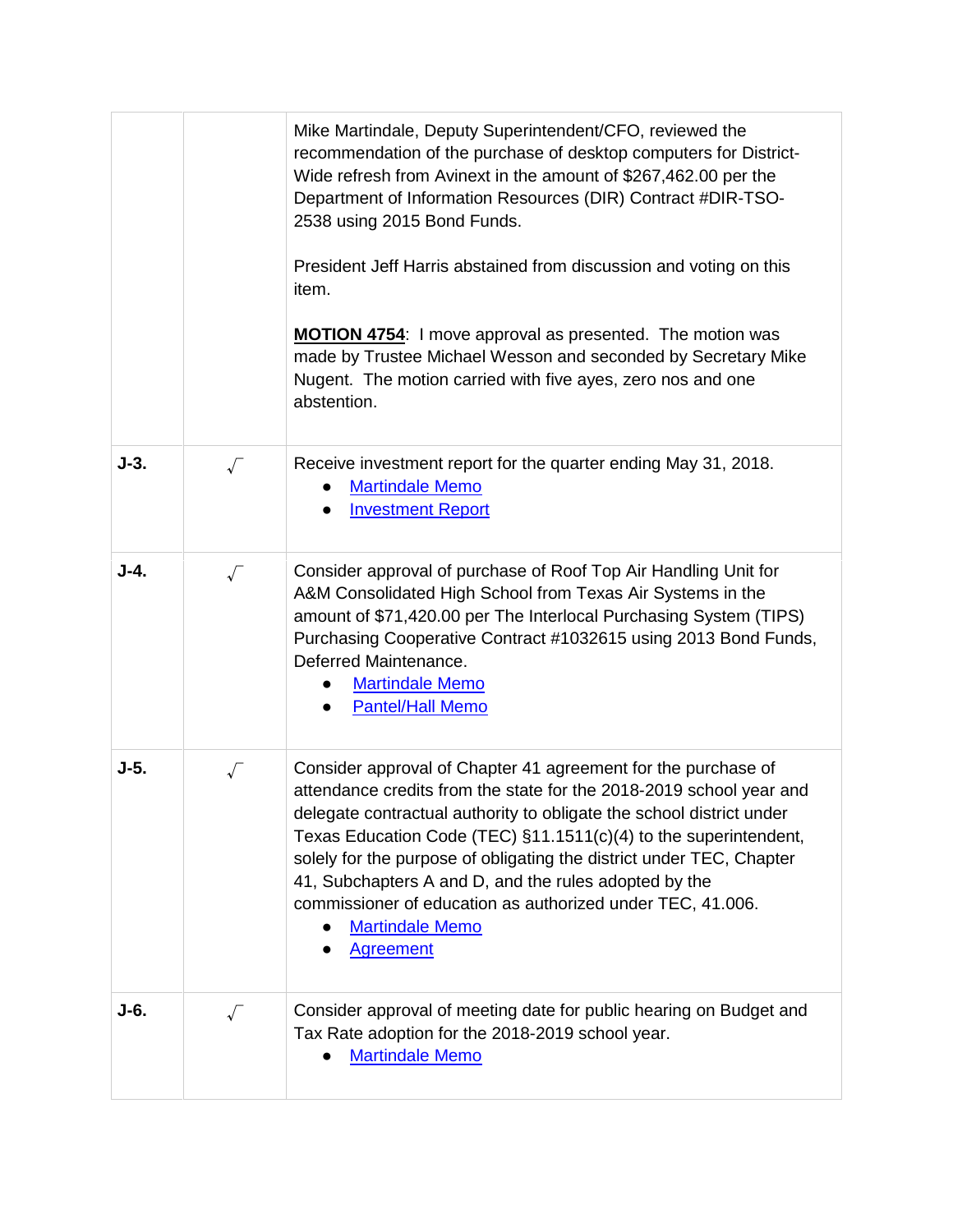| $J-7.$  | $\sqrt{ }$           | Consider approval of interlocal agreement and resolution for<br>membership in the Purchasing Cooperative of America (PCA.)<br><b>Martindale Memo</b><br><b>Pantel Memo/Interlocal Agreement/Resolution</b>                                                                                                                          |
|---------|----------------------|-------------------------------------------------------------------------------------------------------------------------------------------------------------------------------------------------------------------------------------------------------------------------------------------------------------------------------------|
| $J-8.$  | $\sqrt{}$            | Consider approval of purchase of In Touch Cash Receipt Software<br>from In Touch Receipting in the amount of \$83,846.80 per the<br>Purchasing Cooperative of America (PCA) Contract #3-192-18 using<br>the 2017-18 General Fund.<br><b>Martindale Memo</b><br>$\bullet$<br><b>Pantel/Parks Memo</b>                                |
| $J-9.$  | $\sqrt{}$            | Consider approval of monthly Head Start financial statements and<br>credit card expenditures.<br><b>Martindale Memo</b><br><b>Financial Statements</b>                                                                                                                                                                              |
| $J-10.$ | $\sqrt{}$            | Consider approval of monthly budget amendments.<br><b>Martindale Memo</b><br><b>Budget Amendments</b>                                                                                                                                                                                                                               |
| $J-11.$ | $\sqrt{\phantom{a}}$ | Consider approval of financial reports.<br><b>Martindale Memo</b><br><b>Financial Reports</b>                                                                                                                                                                                                                                       |
| Κ.      |                      | <b>FACILITIES</b>                                                                                                                                                                                                                                                                                                                   |
| L.      |                      | <b>EXECUTIVE SESSION</b><br>President Harris adjourned the meeting into Executive Session at<br>7:49 p.m. to discuss items L-1 and L-2.                                                                                                                                                                                             |
| $L-1.$  |                      | The Board will meet in executive session to discuss school safety.<br>The executive session deliberations will be held pursuant to the<br>"Deliberation Regarding Security Devices or Security Audits; Closed<br>Meeting" exception to the Texas Open Meetings Act as set forth in<br>Section 551,076 of the Texas Government Code. |